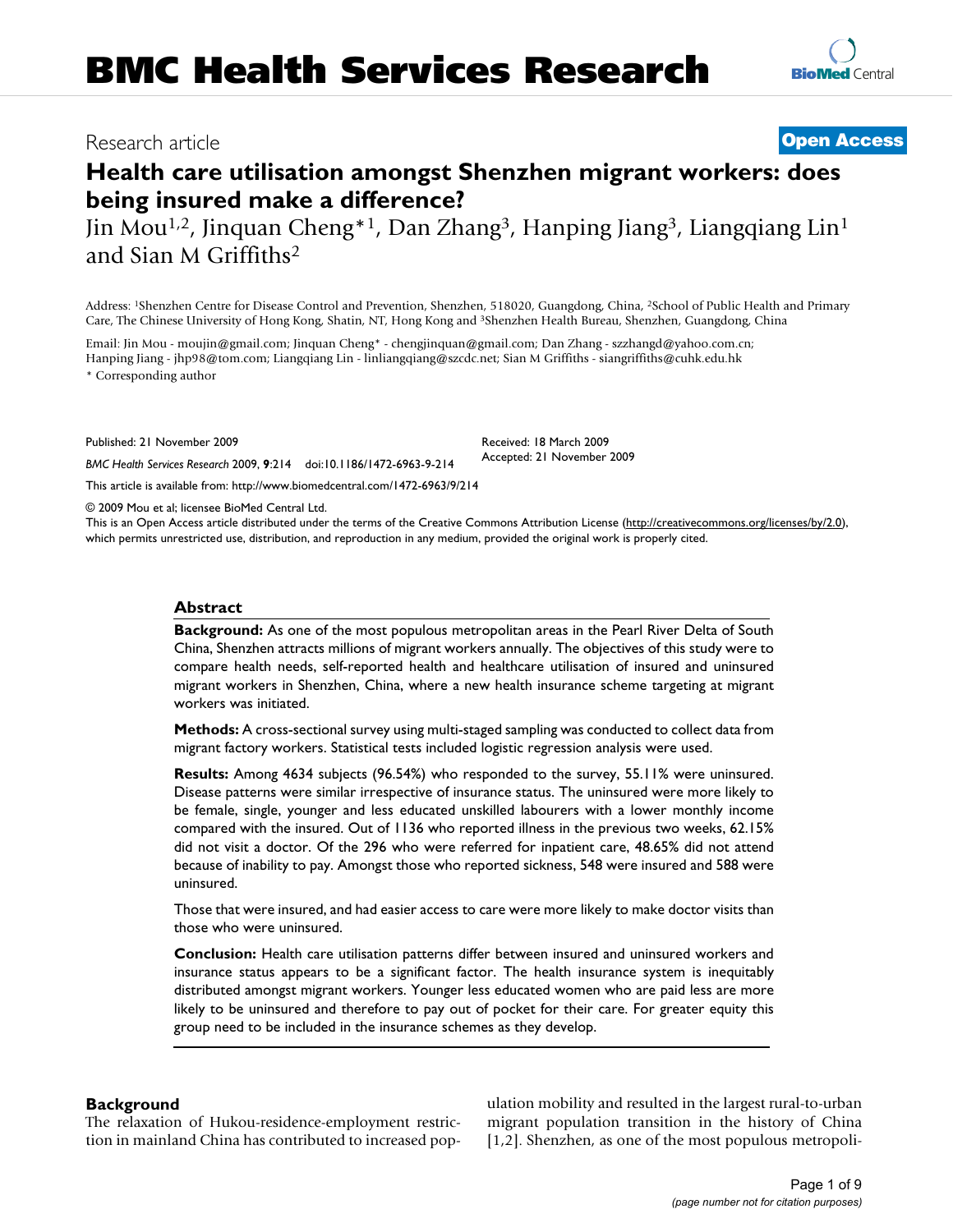tan areas in the Pearl River Delta of South China, attracts millions of additional rural labourers annually. Many of these migrants are unskilled and minimally educated, migrating to the city in the hope of seeking employment and a better standard of living for themselves and their families [3]. They end up taking jobs far removed from their agricultural backgrounds. The local government estimated that by 2007, the overall population size of Shenzhen had reached 14 million people, of which around 60% were migrant labour workers from other regions of China. Migrant workers (MWs) generally have a lower income and poorer socio-demographic characteristics compared with the permanent residents of the city [4]. Major health disparities also exist between migrant workers and the local population as has been observed elsewhere [5-7]. The incomplete social security system and lack of health insurance makes the situation even worse [8]. Migrant workers are not entitled to Government Employee Insurance and Labour Insurance, which are the main types of health insurance for employees holding local *HuKou*, nor are they able to access the New Rural Cooperative Medical Insurance based on the fact that they live and work in the city.

Literature suggests that migration is associated with increased health risks related to occupational safety [9], infection [10,11], reproductive health [12], mental health [13-15] and health behaviours [10]. These vulnerabilities, together with low capacity to pay medical bills, poor access to healthcare, and resulting unsatisfactory health outcomes have been described by other researchers [5,16- 18]. Former studies have also noted the potential societal and health consequences resulting from the ever-widening socioeconomic disparities [1,19].

Since migrants tend to be young and are presumed to have fewer chronic conditions when compared with their elders or peers left behind in the countryside [20], healthseeking behaviour plays an important decisive role in their health outcomes [21-24].

Early in 2004, the Shenzhen government issued a regulation concerning the development of a healthcare system to cater for migrant workers, recognizing that failure to provide adequate healthcare increases the risk of deepening health and social inequalities. From March 1st 2005, an experimental Cooperative Healthcare Service System for Migrant Workers (CHSMW) was initiated to provide coverage for services by contracting specific designated healthcare providers (DHP) in all 6 districts in our study [25]. In June 2006, CHSMW formally developed into the Medical Insurance System for Migrant Employees (MISM). This new system was open to all migrant workers in the city and is compulsory for employers.

According to the Ordinance of Labour Workers for the Shenzhen Special Economic Zone (SZSEZ), migrant workers who are eligible for the scheme are those employed by legal employers but who live in Shenzhen without permanent residential registrations (*HuKou*). The monthly contribution to CHSMW per individual worker is 12 RenMinBi (RMB), 8 RMB paid by employers and 4 RMB paid by the workers themselves. This personal contribution is quite low compared with their average monthly income (0.41% as of year 2005) [26]. Half of the fund (6 RMB) is designated for out-patient services and 5 RMB for in-patient services. A further 1 RMB is saved as an optional pool for further utilisation. The CHSMW scheme applies to designated healthcare providers (DHP) which include hospitals and community centres that are designated through a formal accreditation process undertaken by the municipal or district Health Bureau and licensed by the city's Social Security Bureau (SSB). Payment to each DHP is based on the number of migrant workers for whom the DHP provides outpatient services. Inpatient service reimbursement and referral is managed by the SSB through standardized procedures. Since June 2006, MISM has become compulsory in all 6 districts of the city. The new scheme changed the collection requirements to 0.45% of the previous year's average monthly salary per capita for employed workers. Employers contribute 0.3% and individual workers contribute 0.15% into the fund. Both CHSMW and MISM ensure 60% to 80% reimbursement for category I and category II medicines, treatments, examinations and consultations in outpatient services while covering 60% to 100% reimbursement of inpatient services utilised depending on the price per item and level of DHP concerned. A very minimum registration fee is charged each time the insured workers access DHP. By the end of 2006, the MISM reported coverage of 3 million migrant workers in Shenzhen and has a significantly higher percentage of insured migrant workers compared with the CHSMW, although both schemes have been subsidised by the city government. Although all employers are now required to pay health insurance fees for employed migrant workers, the scheme has failed to include all enterprises due to difficulties in enforcement. The decision to join the MISM scheme is largely in the hands of the employers and not the employees, which itself raises questions about equity and the each individual's right to health and health care services.

In this paper, we present the results of a cross-sectional survey conducted on a representative sample of migrant workers in Shenzhen, China between March 2005 and May 2005 during the trial period of the CHSMW scheme. The main objectives were to describe and compare sociodemographic characteristics, self-rated health (SRH) and health service utilisation patterns amongst both insured and uninsured migrant workers.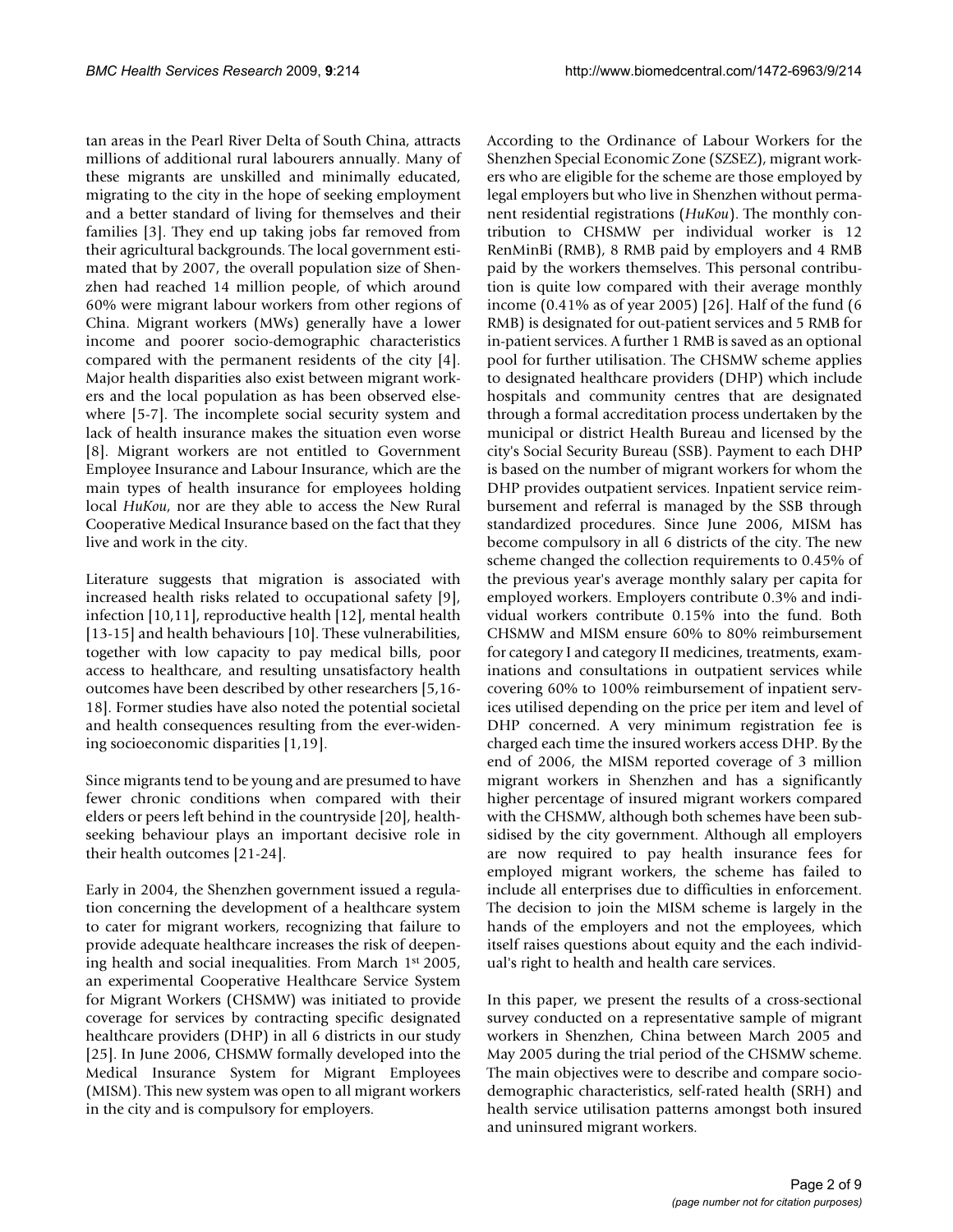#### **Methods**

#### *Sampling*

A multi-staged random sampling approach to obtain the study population was adopted. Four sub-district areas were randomly selected and 30 legally registered enterprises were then randomly selected from each selected sub-district. Features of enterprises sampled varied substantially from garment and shoes making to optical instruments and electronic hardware manufacturing. Employee varied between 90 in some small factories to more than 7000 in those big international corporations. 40 migrant workers between 18-60 years old were randomly selected for interview from each selected factory or company, resulting in 4800 MWs in the study. This sample was compared with data from the 2005 Census on Migrant Worker released by Shenzhen Health Bureau and no statistically significant differences were found between for sex, age, and education.

## *Data collection*

All eligible subjects were asked to complete a standardized questionnaire administered by licensed physicians who were trained under a standard interview procedure. The questionnaire was derived from an original questionnaire designed for use amongst general Chinese populations by the Ministry of Health of China [27]. Information obtained included each worker's socio-demographic characteristics (age, sex, education, marital status, occupation, monthly income, living expenses, medical expenditure, and current health insurance status of the recent year), self-rated health, outpatient and inpatient healthcare utilisation, and features of the nearest/most frequently used health facilities. A letter explaining purpose of the survey and an informed consent form were distributed to the selected MWs before the questionnaire was given. It was required that the participants read and sign the consent form. The study was approved by the Institutional Review Board of Shenzhen Health Bureau (No. 200501028).

#### *Measurement*

A subjectively dichotomized scale was used to measure the respondent's SRH. Episodes of illness in the preceding past two weeks and the prevalence of long-term illness/ disorders in the past six months were recorded. Self-perceived reasons for not pursuing healthcare and/or refusal to hospital admission were also collected. For those who had ever utilised healthcare facilities during the study time period, the features of the health facilities were asked. To include all possibilities, we provided multiple-choice options and open questions. Data on self-reported diseases were further confirmed by crosschecking the medical records kept by the interviewees, reimbursement records, or by communication and were then coded into categories in accordance with the 10<sup>th</sup> revision of the International Classification of Diseases (World Health Organization, 2008) [28] by trained doctors.

# *Data analysis*

Chi-square tests were used to compare the different proportions of categorical variables. To control for the potential confounding effects of socio-demographic factors, multiple logistic regression models were used to estimated the adjusted odds ratio and the 95% confidence intervals of having visited doctors in the previous two weeks with socio-economic status, SRH, sickness of previous two weeks, presence of long-term illness, physical accessibility to community health centres, characteristics of the nearest health facilities, and health insurance participation. Data were analyzed using SPSS 16.0 (SPSS Inc, Chicago, Illinois, USA).

## **Results**

Among 4800 workers selected 4634 (96.54%) completed the questionnaire. More than half of the participants were female (59.26%), aged 18-24 years (51.27%), received junior high school education (56.63%), married (59.82%), general unskilled labourers (52.68%), and had a monthly income of the category 500-999 RMB (51.75%). Table 1 shows the socio-demographic characteristics by health insurance status. Only 44.89% participants were reported having participated in the insurance scheme during the past 12 months. The uninsured were likely to be female, younger, less educated, single, general unskilled labourers, and having a lower monthly income.

Amongst 4634 participants, 24.51% (1136 persons, 548 were insured and 588 were uninsured, 95%CI: 24.45%- 28.23%) had reported diseases or discomforts in the preceding two weeks, slightly higher ( $\chi^2$  = 6.843,  $p = 0.009$ ) for the insured (26.34%, 95%CI: 24.63%-28.05%) than the uninsured (23.02%, 95%CI: 21.39%-24.65%), although subgroups of the uninsured with minimum education showed comparatively high proportion of reporting. Amongst those reporting any illness during the previous 2 weeks, the distribution of some demographic factors was significantly different within the insured and uninsured groups (Table 2). Younger general workers were less likely to report illness in the previous two weeks in both groups.

The top five causes of self-reported diseases were acute upper respiratory infections (J06.9, 760 persons, 16.40%), acute and chronic gastritis (K29, 150, 3.24%), acute nasopharyngitis (J00, 59, 1.27%), inflammatory diseases of female pelvic organs or non-inflammatory disorders of female genital tract (N70-N77, 57, 2.07%), and injuries (S00-T32, 35, 0.76%), accounting for 93.39% of the overall reports totally and acute upper respiratory infections were the most likely reasons (66.93%). No sig-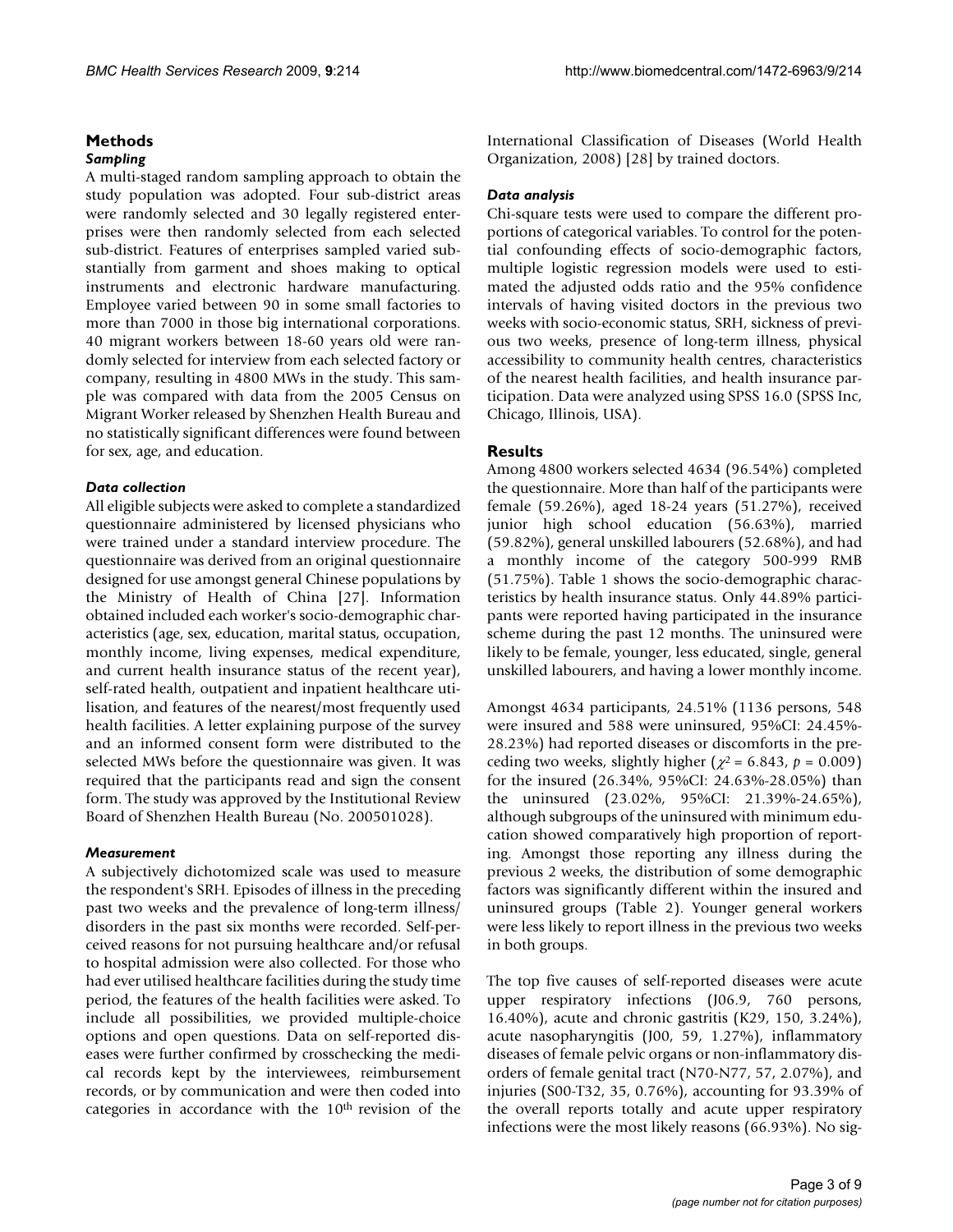| Demographic<br><b>Characteristics</b> | Insured ( $n = 2080$ ) |       |      | Uninsured ( $n = 2554$ ) | Total ( $n = 4634$ ) |       |
|---------------------------------------|------------------------|-------|------|--------------------------|----------------------|-------|
|                                       | n                      | %     | n    | %                        | n                    | %     |
| Sex                                   |                        |       |      |                          |                      |       |
| Male                                  | 883                    | 42.45 | 1005 | 39.35                    | 1888                 | 40.74 |
| Female                                | 1197                   | 57.55 | 1549 | 60.65                    | 2746                 | 59.26 |
| $p = 0.033$ $\chi^2 = 4.569$          |                        |       |      |                          |                      |       |
| Age                                   |                        |       |      |                          |                      |       |
| $18 - 24$                             | 889                    | 42.74 | 1487 | 58.22                    | 2376                 | 51.27 |
| $25 - 34$                             | 872                    | 41.92 | 784  | 30.70                    | 1656                 | 35.74 |
| $35+$                                 | 319                    | 15.34 | 283  | 11.08                    | 598                  | 12.99 |
| $p = 0.000 \chi^2 = 110.003$          |                        |       |      |                          |                      |       |
| Education                             |                        |       |      |                          |                      |       |
| Illiterate                            | 8                      | 0.38  | 25   | 0.98                     | 33                   | 0.71  |
| Primary                               | 66                     | 3.17  | 94   | 3.68                     | 160                  | 3.43  |
| Junior high school                    | 1056                   | 50.77 | 1568 | 61.39                    | 2624                 | 56.63 |
| Senior high school                    | 705                    | 33.89 | 722  | 28.27                    | 1427                 | 30.79 |
| College                               | 192                    | 9.23  | 116  | 4.54                     | 276                  | 6.65  |
| University or above                   | 53                     | 2.55  | 29   | 1.14                     | 82                   | 1.77  |
| $p = 0.000 \chi^2 = 92.019$           |                        |       |      |                          |                      |       |
| Marital status                        |                        |       |      |                          |                      |       |
| Single                                | 708                    | 34.03 | 1349 | 52.81                    | 1847                 | 39.86 |
| Married                               | 1364                   | 65.60 | 1081 | 42.33                    | 2772                 | 59.82 |
| Others                                | 9                      | 0.91  | 124  | 4.86                     | 15                   | 0.32  |
| $p = 0.000 \chi^2 = 266.095$          |                        |       |      |                          |                      |       |
| Occupation                            |                        |       |      |                          |                      |       |
| Administrative                        | 341                    | 16.39 | 327  | 12.80                    | 668                  | 14.42 |
| Clerk/technician                      | 591                    | 28.41 | 638  | 24.98                    | 1229                 | 26.52 |
| General worker                        | 1051                   | 50.53 | 1390 | 54.42                    | 2441                 | 52.68 |
| Others                                | 97                     | 4.66  | 199  | 7.79                     | 296                  | 6.39  |
| $p = 0.000 \chi^2 = 36.214$           |                        |       |      |                          |                      |       |
| Monthly Income (CNY)                  |                        |       |      |                          |                      |       |
| < 500                                 | 26                     | 1.25  | 108  | 4.23                     | 134                  | 2.89  |
| 500--999                              | 965                    | 46.39 | 1433 | 56.11                    | 2398                 | 51.75 |
| 1000-1499                             | 684                    | 32.88 | 611  | 23.92                    | 1295                 | 27.95 |
| 1500-1999                             | 206                    | 9.90  | 202  | 7.91                     | 408                  | 8.80  |
| $2000+$                               | 199                    | 9.57  | 200  | 7.83                     | 399                  | 8.61  |
| $p = 0.000 \chi^2 = 98.215$           |                        |       |      |                          |                      |       |

**Table 1: Socio-demographic characteristics of migrant workers by insurance status, Shenzhen, China**

nificant differences in the types of medical complaint were observed between the insured and uninsured.

We defined long-term illness as any disease that had lasted for more than 2 weeks in the past 6 months. The overall prevalence of self-reported long-term illness diagnosed by doctors was 18.64% (95%CI: 17.52%-19.76%, 864 subjects). No significant difference was observed between the insured and uninsured. The Top ten causes included: nonorganic insomnia (F51.0, 206 reports, 4.45%), disorders of refraction and accommodation (H52, 174, 3.75%), gastric ulcer or duodenal ulcer or chronic gastritis (K25, K26 & K29.5, 164, 3.54%), migraine (G43, 164, 3.54%), other intervertebral disc disorders (M51, 105, 2.27%), depressive episode and unspecified anxiety disorders (F32 & F41.9, 91, 1.96%),

chronic bronchitis (J41-42, 79, 1.70%), gonarthrosis or arthrosis of the knee (M17-M19, 61, 1.32%), dental cavities (K02, 41, 0.88%), and other respiratory diseases (J95- J99, 40, 0.86%).

Amongst those reporting any illness in the previous two weeks (*n* = 1136), 430 (37.85%) had visited a doctor whilst 462 (40.67%) had used self-treatment. 235 (20.69%) did not take any measure and 9 (0.79%) reported other management methods for illnesses. In total, 851 medical consultations were reported by 430 workers ever visiting doctors in the past two weeks, reflecting a two-week doctor visit rate of 18.36% (851/4634). The insured sick workers had a significantly higher rate of doctor visit (242/548 vs. 188/588,  $\chi^2$  = 16.99, p < 0.0001) but less frequent per person consultations than the unin-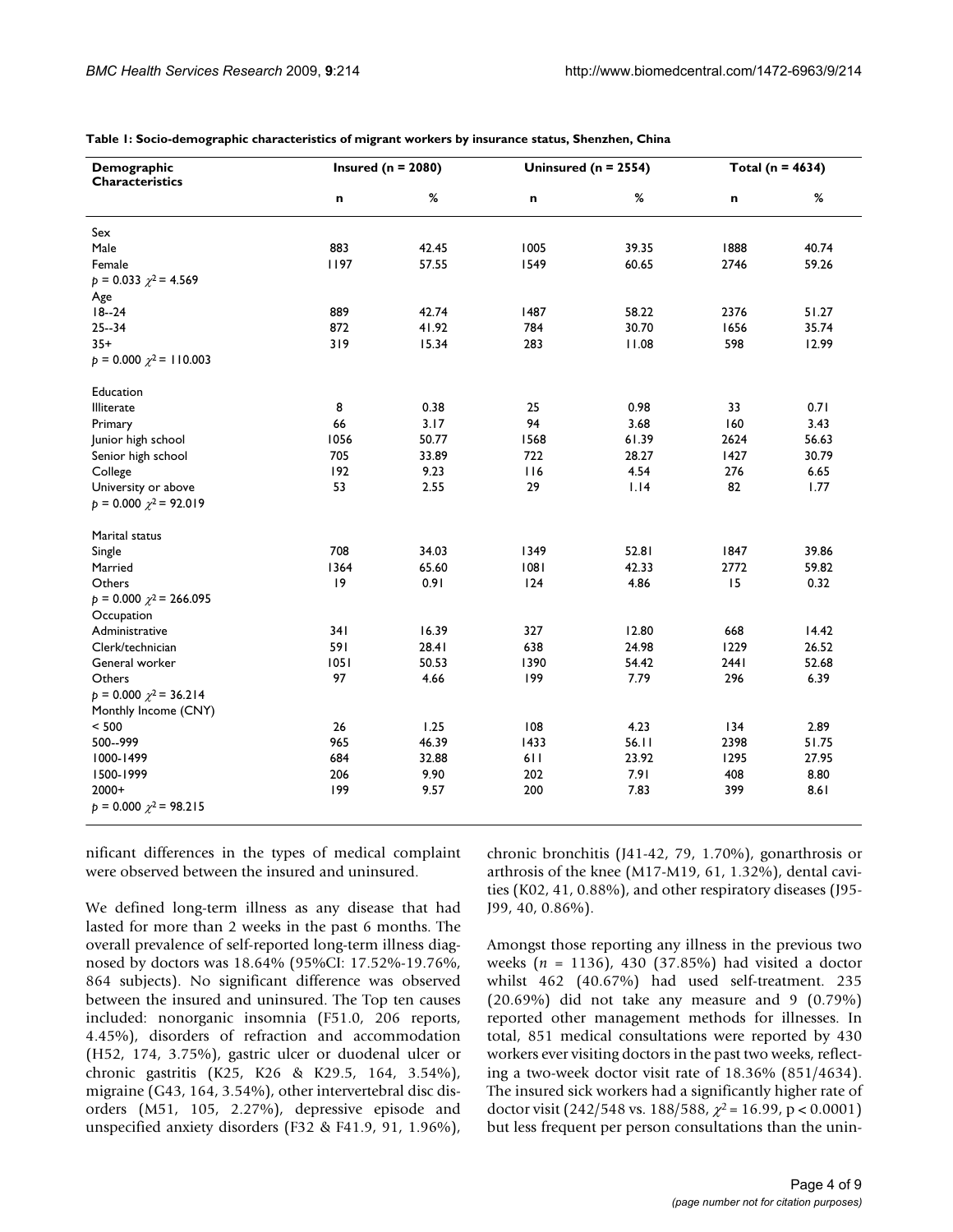| <b>Factors</b>   |     |       | Insured (548 reports, incidence rate = 26.34%) |          | Uninsured (588 reports, incidence rate = 23.02%) |       |          |          |
|------------------|-----|-------|------------------------------------------------|----------|--------------------------------------------------|-------|----------|----------|
|                  | n   | %     | $\chi^2$                                       | Þ        | n                                                | %     | $\chi^2$ | Þ        |
| Sex              |     |       | 0.93                                           | 0.3345   |                                                  |       | 3.36     | 0.0700   |
| Male             | 242 | 27.40 |                                                |          | 253                                              | 25.17 |          |          |
| Female           | 306 | 25.56 |                                                |          | 335                                              | 21.63 |          |          |
| Age              |     |       | 14.49                                          | 0.0007   |                                                  |       | 14.01    | 0.0009   |
| $18-24$          | 197 | 22.16 |                                                |          | 308                                              | 20.38 |          |          |
| $25 - 34$        | 259 | 29.70 |                                                |          | 184                                              | 22.83 |          |          |
| 35 or above      | 92  | 28.84 |                                                |          | 96                                               | 30.39 |          |          |
| Education        |     |       | 23.22                                          | 0.0003   |                                                  |       | 25.31    | 0.0001   |
| Illiterate       |     | 12.50 |                                                |          | 12                                               | 48.00 |          |          |
| Primary          | 8   | 12.12 |                                                |          | 28                                               | 29.79 |          |          |
| Junior high      | 238 | 22.53 |                                                |          | 309                                              | 19.71 |          |          |
| Senior high      | 227 | 32.20 |                                                |          | 197                                              | 27.29 |          |          |
| College          | 47  | 24.48 |                                                |          | 30                                               | 25.86 |          |          |
| University       | 7   | 13.21 |                                                |          | 12                                               | 41.38 |          |          |
| Occupation       |     |       | 33.04                                          | < 0.0001 |                                                  |       | 38.07    | < 0.0001 |
| Administrative   | 119 | 34.90 |                                                |          | 100                                              | 30.58 |          |          |
| Clerk/technician | 167 | 28.26 |                                                |          | 176                                              | 27.59 |          |          |
| General worker   | 220 | 20.93 |                                                |          | 266                                              | 19.13 |          |          |
| Others           | 22  | 22.68 |                                                |          | 46                                               | 23.12 |          |          |

**Table 2: Migrant workers' self-reported two-week-illness by insurance status and socio-demographic factors**

sured workers (242 persons had 443 consultations, 1.83 per user, 188 persons had 408 consultations, 2.17 per user,  $p < 0.05$ ) in the past 2 weeks.

Amongst all the MWs who were seeking health care, the majority presented to community health centres (34.88%), private clinics (20.93%) and government-run sub-district level hospitals (20.00%). Differences in utilisation rates by insured and uninsured across the range of healthcare institutions, excluding private hospitals which mainly deal with plastic surgery, were all statistically significant. The insured tended to use community health

centres more frequently, while the uninsured tended to use private clinics the most and pay out of pocket (Table 3). In total, out of the 39 different private clinics used by 61 uninsured workers, 34 (87.18%) had no license issued by any health authority and use of intravenous antibiotics was the main and only treatment (48/61, 78.69%).

Of the 1136 workers who reported illness, 706 (62.15%) chose not to visit a doctor. Of those not seeking a doctor, 65.44% chose self-treatment while 33.29% took no measure. The main reasons influencing migrant workers' adoption of self-treatment included (multiple answers

| Characteristics of health facility used                            |                | Insured $(n_1 = 242)$ | Uninsured $(n_2 = 188)$ |        |
|--------------------------------------------------------------------|----------------|-----------------------|-------------------------|--------|
|                                                                    | n              | ℅                     | n                       | %      |
| Health insurance designated community health centres $p \leq 0.01$ | 106            | 43.80                 | 44                      | 23.40  |
| Private clinics $p < 0.01$                                         | 29             | 11.98                 | 6 I                     | 32.45  |
| Sub-district level hospitals $p < 0.05$                            | 54             | 22.31                 | 32                      | 17.02  |
| City level medical centres $p < 0.01$                              | $\overline{2}$ | 4.96                  | 23                      | 2.23   |
| District hospitals $p < 0.05$                                      | 4              | 5.79                  | 15                      | 7.98   |
| Employer-run clinics at worksite<br>p < 0.01                       | 16             | 6.61                  | 3                       | 1.60   |
| Private hospitals                                                  | 6              | 2.48                  | 4                       | 2.13   |
| Provincial hospitals or medical centres $p < 0.05$                 |                | 1.24                  |                         | 0.53   |
| Others                                                             | $\overline{2}$ | 0.83                  | 5                       | 2.66   |
| Total                                                              | 242            | 100.00                | 188                     | 100.00 |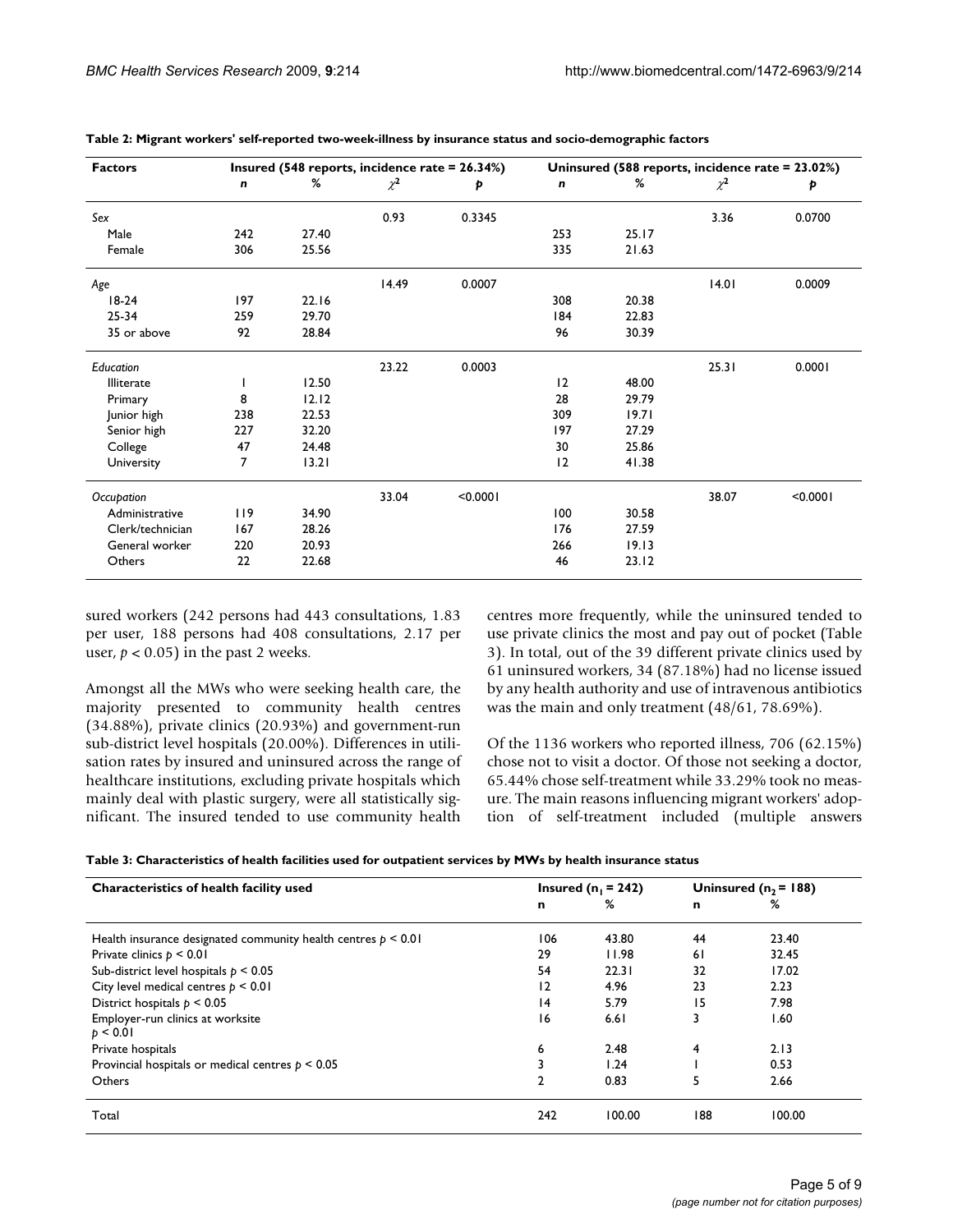allowed): believing the local pharmacy was very convenient (53.10%) and perception of illness not being severe (51.60%). Lack of spare time (25.31%) and being unable to afford care (25.61%) were also cited as major reasons. A smaller proportion (8.98%) did not seek medical attention citing poor service provision at health facilities as their main reason. Only 20 believed that lack of effective treatment made them decline doctor-visit (8.16%).

In total, 152 hospital admissions were recorded in the previous year (3.28%), mainly at sub-district level (39.84%), city-level (27.64%) and district-level hospitals (21.14%). Nearly half (48.65%) of the patients for whom hospitalisation was recommended did not get admitted. The main reasons given included not being able to pay, a reason not only applicable to the uninsured since many insured were unable to pay up front prior to reimbursement by the insurance system (68.06%). Other reasons given included lack of time (33.33%), self-perception of needlessness (29.86%) and poor previous experience in getting health services (11.81%).

Table 4 compares the associations of socio-demographic factors with doctor visit in the past 2 weeks by using multiple logistic regressions. We found that increased doctor visit was significantly associated with health facilities offered by employers, physical accessibility to community health centres affiliated to health insurance, being insured and better self-rated health.

# **Discussion**

The New Rural Cooperative Medical System (NRCMS) was introduced in 2003 and aimed to cover migrants whose original *HuKou* are in rural locations. However rural migrants living and working in cities actually can not benefit from NRCMS. In Shenzhen the CHSMW was introduced as a pilot to redress this problem. One major feature of Shenzhen's pilot was to include more community health centres as DHP so as to encourage migrant workers' utilisation of health at community level. This study was undertaken to help shape the development of health insurance in Shenzhen. Our study has shown that a high proportion of MWs in Shenzhen were uninsured, and that insurance status was lower amongst the socio economically disadvantaged. It would appear that employers were more likely to pay insurance contributions for more advantaged workers (more experience, stable, male and better educated) while not contributing to health insurance for those with disadvantage (less educated, female, new thus more mobile). Some employers established criterion to select "qualified" workers for the scheme. MWs rates of two-week illness and long-term illness were higher than those found in national surveys [27]. These were unexpected findings in the context of the traditional paradigm which perceives younger individuals as healthier and less likely to develop illness.

The commonest self reported long-term health problems in this study could be explained by the socioeconomic environment in which migrant workers are living including working long hours under pressure, poor working and living conditions or being trapped in an ambiguous grey social zone. Services offering consultations for psychological problems, assessment and improvement of working environments, and alleviation of working pressures are not readily available. Earlier studies have found factors affecting service utilisation ranged from cultural and socio-demographic factors, physical accessibility, disease patterns to perception of quality of services and confidence in care [29]. In our study the insured and uninsured differed in healthcare utilisation. The insured were more likely to pay doctor visits when sick and use health care in community health centres but had less visits per episode compared with the uninsured who tended to seek care less frequently when sick, go to private clinics, pay out-ofpocket and have more visits per episode once they chose

**Table 4: Logistic regression model for factors influencing doctor-visit in previous two weeks**

|                                                       |               |         |        | <b>Adjusted OR</b> |                          |       |
|-------------------------------------------------------|---------------|---------|--------|--------------------|--------------------------|-------|
| variables                                             | ь<br>$\chi^2$ |         | Þ      | <b>Estimates</b>   | 95% Confidence Intervals |       |
| Constant                                              | $-1.3346$     | 24.6943 | 0.0001 | ------             | ------                   |       |
| Senior high school education                          | $-0.4219$     | 8.9117  | 0.0028 | 0.656              | 0.497                    | 0.865 |
| Health facilities offered by employers                | 0.9464        | 7.0661  | 0.0079 | 2.576              | 1.282                    | 5.177 |
| The nearest facilities being community health centres | 0.0709        | 7.9383  | 0.0048 | 1.588              | 1.214                    | 2.075 |
| Being insured                                         | 0.3674        | 6.6807  | 0.0097 | 1.444              | 1.093                    | 1.908 |
| <b>SRH</b>                                            | 0.2188        | 6.2283  | 0.0126 | 1.244              | 1.048                    | 1.476 |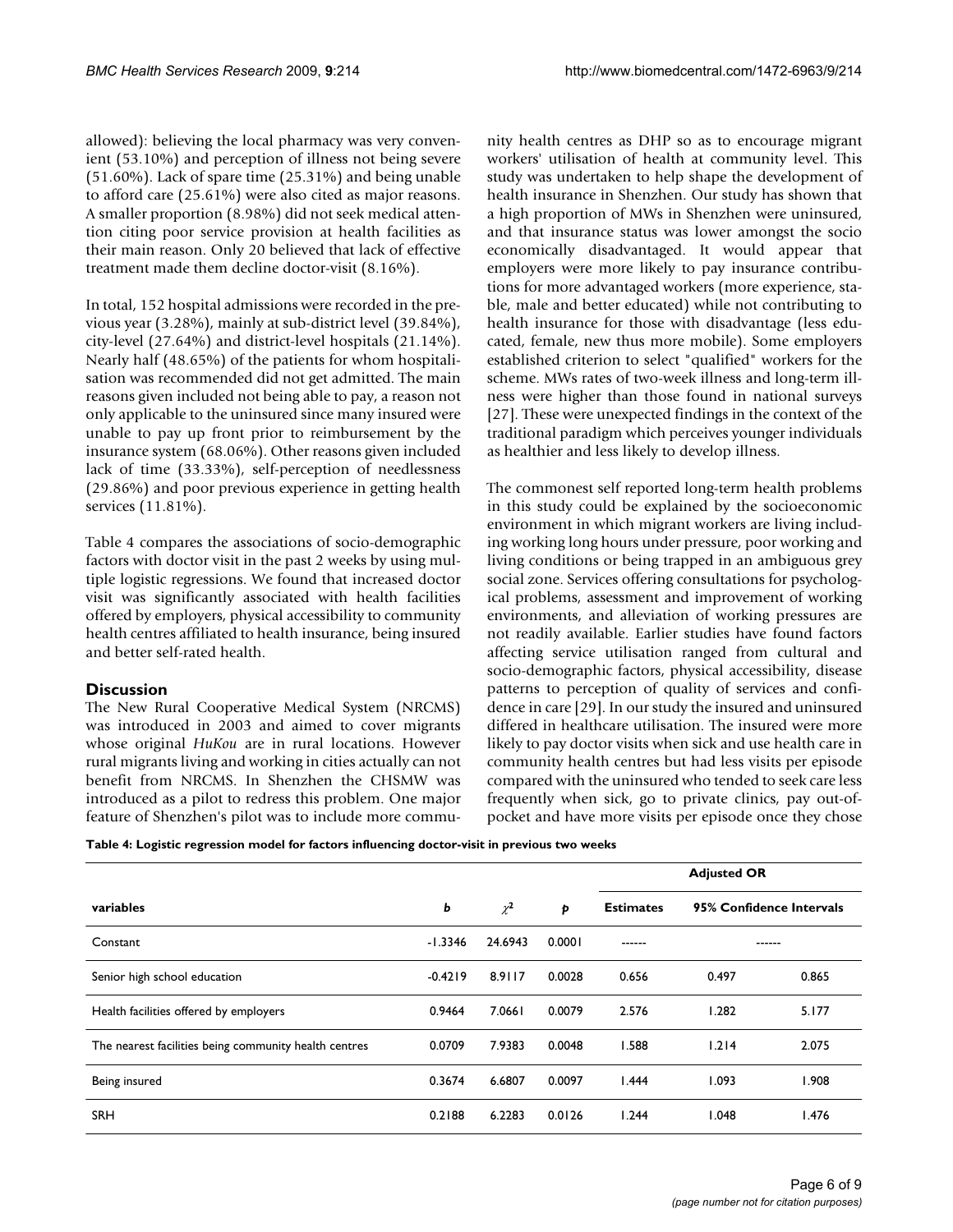to use services. The possible implication for the uninsured to choose private clinics, most of which are unlicensed, is the physical convenience and being unable to access the better quality and more appropriate services available to the insured. Another contributing factor might be that the uninsured had lower levels of awareness of other options compared with their insured peers who were given a list of all DHPs that they were entitled to access. Once the treatment in private clinics is initiated, MWs face higher costs because they have more frequent consultations per episode and are more likely to be referred to higher-level hospitals where they face paying expensive bills in. Other factors which may influence the utilisation pattern include the generally lower quality of private doctors' practice or unsatisfactory outcomes of treatments. Since the scheme was semi-compulsory and payment of premium was very small, adverse selection seemed to be quite low. However, we were not clear about the existence of moral hazard affecting health utilisation of the insured.

Migrant workers were more likely to see a doctor when facilities are offered by employers, when the nearest care facilities were local community health centres and when they were insured. Better access to community health care would appear to encourage more appropriate use of health services as found elsewhere [30]Accessible and appropriate care are key for developing the primary health care system and improving coverage of health insurance among MWs. Another factor which needs to be addressed is financial affordability of healthcare which is not yet satisfactory for MWs despite their insurance status. This is especially obvious in inpatient care use. A statistic report released in 2006 showed the average inpatient care cost per person-time was 4745.5 RMB [31], whilst the average monthly income in that year was only 970 RMB. Aside from remittance they sent home and living expenses, migrant workers often find it hard to raise enough money for the hospital deposit even if they are insured. In another audit study MWs reported "being unable to pay" as the major reason of not using both outpatient and inpatient care [32]. This finding was consistent with our study and implies that introduction of the CHSMW has not eliminated the financial barrier to care for the participants, although to some extent it has improved health utilisation amongst the insured. Adjustment of reimbursement mechanisms and the increase of government input may be important, though some other factors may also be considered

The importance of physical accessibility [33] was further underlined by our findings. Due to strict management directives of employers and routine overtime working schedules, it is often difficult for MWs to obtain leave to see a doctor far from their worksites. Affiliated community health centres are more convenient and closer than

comprehensive hospitals and thus provide a better fit for their basic care needs. Physical distance to and opening hours of new community health centres are key considerations within the strategy for comprehensive health services.

Utilisation patterns within the insured workers group remain inconsistent. This may be due to the complex interaction of factors amongst which insurance status is only one factor and is worth exploring further. Rates of hospitalisation rejection as well as perceived inability to pay were still high. Contributing factors could be an unsatisfactory reimbursement system, poor knowledge on how to use health care properly, lack of time, and poor judgment of illness. Further discussion between workers, employers, health insurance providers and affiliated health centres is required.

One of the limitations of our study is that we used a crosssectional design, this precluded adjusting for the different frequencies of disease/discomfort reports and types of disease episodes, both of which varied according to seasons and relative work intensity. This also means that we could not track variations of insurance status of the migrants in the cases of frequent job change or high mobility. In fact, in the Pearl River Delta area, a portion of migrant workers do change jobs on a yearly or even seasonal basis. Perhaps in the future a longitudinal study design to track migrants and their health-related behaviours may be more effective through following-ups.

The risk of misclassifying data in terms of disease status can be noted as another potential limitation. This bias may be the result of episode reports collected on the basis of self-reporting and some minimal physical measurements taken by the interviewers. Some chronic conditions, if in the early stage of development, may have gone unnoticed since laboratory tests were not utilized. There is thus the potential for under-estimation of the prevalence rates of some chronic diseases, for example cancers.

The third limitation that needs to be addressed by future studies is that the inclusion of only those migrants with occupations in productive industries, the dominant industry in the city of Shenzhen. This sampling choice has therefore excluded all workers in other fields like the tertiary or service industry and construction. It is also worth noting that we have not investigated if there are any links between self-reporting (subjective measure) and the reimbursement data (objective measure) in the Health Security Bureau for those that are insured. The reason for not doing this is the technical barrier that complicates linking anonymous data.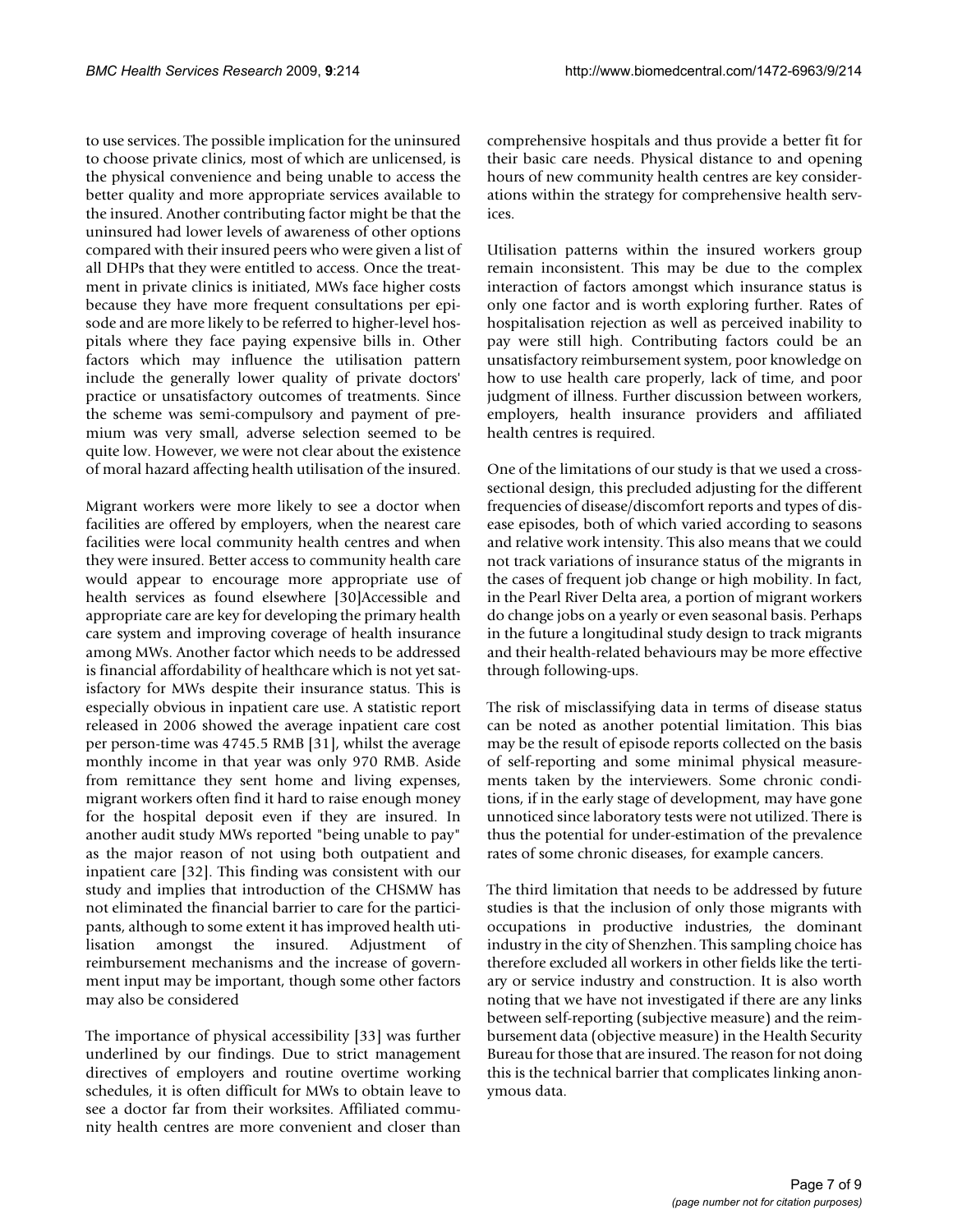Finally, since MISM in Shenzhen is still evolving. Some new features have been added and enforcement actions have been taken since 2006, in order to promote participation of more disadvantaged workers, particularly new and female workers.

## **Conclusion**

Providing appropriate healthcare services for MWs in China is one of the priorities in terms of economic development and social stability. Despite attempts to improve access to healthcare by providing health insurance for migrant workers our study has shown that insurance is not universally made available by employers who selectively provide insurance to the more affluent amongst the working community. Younger less skilled women are often without insurance. Their expenditure on health care is higher per episode and the costs associated with attending private unregistered clinics leads to a higher financial burden. This impacts both on themselves and their families in rural areas who are often dependent on their incomes. Modifying the insurance scheme to ensure equitable access to care in community is important as is reconsideration of the methods for reimbursement. Our study found that the health insurance system is inequitably distributed amongst migrant workers, resulting in disparities in health utilisation. Inability to pay and high uninsured rates suggest the need to reform and continue to evaluate the developing health insurance systems for migrant workers in the city.

#### **Competing interests**

We declare that we have no financial, personal relationship or any other non-financial competing interests with other people or organizations that can inappropriately influence our work. There is no professional or other personal interest of any nature or kind in any product, service and/or company that could be construed as influencing the position presented in, or the review of, the manuscript. We confirm that there are no known conflicts of interest associated with this publication and there has been no significant financial support for this work that could have influenced its outcome.

## **Authors' contributions**

JM helped with literature review, statistics and manuscript preparation. JC, HJ, DZ designed and participated in the field work of the study. Liangqiang Lin, helped with data collection and statistic analysis. SMG gave the research careful advice and revised the manuscript. All authors read and approved the final manuscript.

#### **Acknowledgements**

We are grateful to Shenzhen Health Bureau for providing a special research grant for this study, and to Drs. Le Xuan Luo, Nuo Si Xie, Mohammed K Ali and Professors Lap Ah Tse, Samuel Yeung Shan Wong, and Stewart W Mercer, for comments and help on earlier versions of this manuscript.

#### **References**

- 1. Wu HX, Zhou L: **[Rural-to-urban migration in China.](http://www.ncbi.nlm.nih.gov/entrez/query.fcgi?cmd=Retrieve&db=PubMed&dopt=Abstract&list_uids=12292973)** *Asia Pac Econ Lit* 1996, **10(2):**54-67.
- 2. **Ii II: An assessment of the demographic transition in China.** *Journal of Developing Societies* 2003, **19(1):**1-25.
- 3. Goodkind D, West LA: **China's floating population: Definitions, data and recent findings.** *Urban Studies* 2002, **39(12):**2237-2250.
- 4. Liu KM: **Eye on migrant workers.** *Chinese Economy* 2007, **40:**12-23.
- 5. Fiscella K, Williams DR: **Health disparities based on socioeconomic inequities: Implications for urban health care.** *Aca*demic Medicine. Special Themes: **79(12):**1139-1147.
- 6. McLeod CB, Lavis JN, Mustard CA, Stoddart GL: **Income inequality, household income, and health status in Canada: A prospective cohort study.** *American Journal of Public Health Public Health Advocacy* 2003, **93(8):**1287-1293.
- 7. Derose KP, Escarce JJ, Lurie N: **[Immigrants and health care:](http://www.ncbi.nlm.nih.gov/entrez/query.fcgi?cmd=Retrieve&db=PubMed&dopt=Abstract&list_uids=17848435) [Sources of vulnerability.](http://www.ncbi.nlm.nih.gov/entrez/query.fcgi?cmd=Retrieve&db=PubMed&dopt=Abstract&list_uids=17848435)** *Health Aff (Millwood)* 2007, **26(5):**1258-1268.
- 8. Hong Y, Li X, Stanton B, Lin D, Fang X, Rong M, Wang |: [Too costly](http://www.ncbi.nlm.nih.gov/entrez/query.fcgi?cmd=Retrieve&db=PubMed&dopt=Abstract&list_uids=18277099) **[to be ill: Healthcare access and health-seeking behaviours](http://www.ncbi.nlm.nih.gov/entrez/query.fcgi?cmd=Retrieve&db=PubMed&dopt=Abstract&list_uids=18277099) [among rural-to-urban migrants in China.](http://www.ncbi.nlm.nih.gov/entrez/query.fcgi?cmd=Retrieve&db=PubMed&dopt=Abstract&list_uids=18277099)** *World Health Popul* 2006, **8(2):**22-34.
- 9. Nuwayhid IA: **[Occupational health research in developing](http://www.ncbi.nlm.nih.gov/entrez/query.fcgi?cmd=Retrieve&db=PubMed&dopt=Abstract&list_uids=15514227) [countries: A partner for social justice.](http://www.ncbi.nlm.nih.gov/entrez/query.fcgi?cmd=Retrieve&db=PubMed&dopt=Abstract&list_uids=15514227)** *American Journal of Public Health.* 2004, **94(11):**1916-1921.
- 10. Li X, Zhang L, Stanton B, Fang X, Xiong Q, Lin D: **[HIV/AIDS](http://www.ncbi.nlm.nih.gov/entrez/query.fcgi?cmd=Retrieve&db=PubMed&dopt=Abstract&list_uids=17967110)[related sexual risk behaviors among rural residents in China:](http://www.ncbi.nlm.nih.gov/entrez/query.fcgi?cmd=Retrieve&db=PubMed&dopt=Abstract&list_uids=17967110) [Potential role of rural-to-urban migration.](http://www.ncbi.nlm.nih.gov/entrez/query.fcgi?cmd=Retrieve&db=PubMed&dopt=Abstract&list_uids=17967110)** *AIDS Educ Prev* 2007, **19(5):**396-407.
- 11. Wu Z, Rotheram-Borus MJ, Detels R, Detels R, Li L, Guan J, Liang G, Yap L: **[Selecting at-risk populations for sexually transmitted](http://www.ncbi.nlm.nih.gov/entrez/query.fcgi?cmd=Retrieve&db=PubMed&dopt=Abstract&list_uids=18172396)**  $disc/HIV$  intervention studies. **8):**S81-S87.
- 12. Wang F, Ping R, Zhan S, Shen A: **[Reproductive health status,](http://www.ncbi.nlm.nih.gov/entrez/query.fcgi?cmd=Retrieve&db=PubMed&dopt=Abstract&list_uids=16174349) [knowledge, and access to health care among female](http://www.ncbi.nlm.nih.gov/entrez/query.fcgi?cmd=Retrieve&db=PubMed&dopt=Abstract&list_uids=16174349) [migrants in Shanghai, China.](http://www.ncbi.nlm.nih.gov/entrez/query.fcgi?cmd=Retrieve&db=PubMed&dopt=Abstract&list_uids=16174349)** *J Biosoc Sci* 2005, **37(5):**603-622.
- 13. Li L, Wang HM, Ye XJ, Jiang MM, Lou QY, Hesketh T: **[The mental](http://www.ncbi.nlm.nih.gov/entrez/query.fcgi?cmd=Retrieve&db=PubMed&dopt=Abstract&list_uids=17598056) [health status of Chinese rural- urban migrant workers: Com](http://www.ncbi.nlm.nih.gov/entrez/query.fcgi?cmd=Retrieve&db=PubMed&dopt=Abstract&list_uids=17598056)[parison with permanent urban and rural dwellers.](http://www.ncbi.nlm.nih.gov/entrez/query.fcgi?cmd=Retrieve&db=PubMed&dopt=Abstract&list_uids=17598056)** *Soc Psychiatry Psychiatr Epidemiol* 2007, **42(9):**716-722.
- 14. Stevens GW, Vollebergh WA: **[Mental health in migrant children.](http://www.ncbi.nlm.nih.gov/entrez/query.fcgi?cmd=Retrieve&db=PubMed&dopt=Abstract&list_uids=18081765)** *J Child Psychol Psychiatry* 2008, **49(3):**276-294.
- 15. van Oort FV, van der EJ, Crijnen AA, Verhulst FC, Mackenbach JP, Joung I: **[Ethnic disparities in mental health and educational](http://www.ncbi.nlm.nih.gov/entrez/query.fcgi?cmd=Retrieve&db=PubMed&dopt=Abstract&list_uids=18181354) [attainment: Comparing migrant and native children.](http://www.ncbi.nlm.nih.gov/entrez/query.fcgi?cmd=Retrieve&db=PubMed&dopt=Abstract&list_uids=18181354)** *Int J Soc Psychiatry* 2007, **53(6):**514-525.
- 16. Gushulak BD, MacPherson DW: **[The basic principles of migra](http://www.ncbi.nlm.nih.gov/entrez/query.fcgi?cmd=Retrieve&db=PubMed&dopt=Abstract&list_uids=16674820)[tion health: Population mobility and gaps in disease preva](http://www.ncbi.nlm.nih.gov/entrez/query.fcgi?cmd=Retrieve&db=PubMed&dopt=Abstract&list_uids=16674820)[lence.](http://www.ncbi.nlm.nih.gov/entrez/query.fcgi?cmd=Retrieve&db=PubMed&dopt=Abstract&list_uids=16674820)** *Emerg Themes Epidemiol* 2006, **3:**3.
- 17. Braveman P: **[Health disparities and health equity: Concepts](http://www.ncbi.nlm.nih.gov/entrez/query.fcgi?cmd=Retrieve&db=PubMed&dopt=Abstract&list_uids=16533114) [and measurement.](http://www.ncbi.nlm.nih.gov/entrez/query.fcgi?cmd=Retrieve&db=PubMed&dopt=Abstract&list_uids=16533114)** *Annu Rev Public Health* 2006, **27:**167-194.
- 18. Verheij RA: **[Explaining urban-rural variations in health: A](http://www.ncbi.nlm.nih.gov/entrez/query.fcgi?cmd=Retrieve&db=PubMed&dopt=Abstract&list_uids=8779004) [review of interactions between individual and environment.](http://www.ncbi.nlm.nih.gov/entrez/query.fcgi?cmd=Retrieve&db=PubMed&dopt=Abstract&list_uids=8779004)** *Soc Sci Med* 1996, **42(6):**923-935.
- 19. Adler NE, Newman K: [Socioeconomic disparities in health:](http://www.ncbi.nlm.nih.gov/entrez/query.fcgi?cmd=Retrieve&db=PubMed&dopt=Abstract&list_uids=11900187) **[pathways and policies.](http://www.ncbi.nlm.nih.gov/entrez/query.fcgi?cmd=Retrieve&db=PubMed&dopt=Abstract&list_uids=11900187)** *Health Aff (Millwood)* 2002, **21:**60-76.
- 20. Rubalcava LN, Teruel GM, Thomas D, Goldman N: **The healthy migrant effect: New findings from the Mexican family life survey.** *American Journal of Public Health. Poverty and Human Development* 2008, **98(1):**78-84.
- 21. Abdulraheem IS: **[Health needs assessment and determinants](http://www.ncbi.nlm.nih.gov/entrez/query.fcgi?cmd=Retrieve&db=PubMed&dopt=Abstract&list_uids=18240704) [of health- seeking behaviour among elderly Nigerians: A](http://www.ncbi.nlm.nih.gov/entrez/query.fcgi?cmd=Retrieve&db=PubMed&dopt=Abstract&list_uids=18240704) [house-hold survey.](http://www.ncbi.nlm.nih.gov/entrez/query.fcgi?cmd=Retrieve&db=PubMed&dopt=Abstract&list_uids=18240704)** *Ann Afr Med* 2007, **6(2):**58-63.
- 22. Kwok C, Sullivan G: **[Health seeking behaviours among Chi](http://www.ncbi.nlm.nih.gov/entrez/query.fcgi?cmd=Retrieve&db=PubMed&dopt=Abstract&list_uids=17606701)[nese- Australian women: Implications for health promotion](http://www.ncbi.nlm.nih.gov/entrez/query.fcgi?cmd=Retrieve&db=PubMed&dopt=Abstract&list_uids=17606701) [programmes.](http://www.ncbi.nlm.nih.gov/entrez/query.fcgi?cmd=Retrieve&db=PubMed&dopt=Abstract&list_uids=17606701)** *Health (London)* 2007, **11(3):**401-415.
- 23. Venmans LM, Gorter KJ, Hak E, Rutten GE: **[Short-term effects of](http://www.ncbi.nlm.nih.gov/entrez/query.fcgi?cmd=Retrieve&db=PubMed&dopt=Abstract&list_uids=18056887) [an educational program on health-seeking behavior for](http://www.ncbi.nlm.nih.gov/entrez/query.fcgi?cmd=Retrieve&db=PubMed&dopt=Abstract&list_uids=18056887) infections in patients with type 2 diabetes: A randomized [controlled interventiontrial in primary care.](http://www.ncbi.nlm.nih.gov/entrez/query.fcgi?cmd=Retrieve&db=PubMed&dopt=Abstract&list_uids=18056887)** *Diabetes Care* 2008, **31(3):**402-407.
- 24. Shaikh BT, Hatcher J: **[Health seeking behaviour and health serv](http://www.ncbi.nlm.nih.gov/entrez/query.fcgi?cmd=Retrieve&db=PubMed&dopt=Abstract&list_uids=17902526)[ices utilisation trends in national health survey of Pakistan:](http://www.ncbi.nlm.nih.gov/entrez/query.fcgi?cmd=Retrieve&db=PubMed&dopt=Abstract&list_uids=17902526) [What needs to be done?](http://www.ncbi.nlm.nih.gov/entrez/query.fcgi?cmd=Retrieve&db=PubMed&dopt=Abstract&list_uids=17902526)** *J Pak Med Assoc* 2007, **57(8):**411-414.